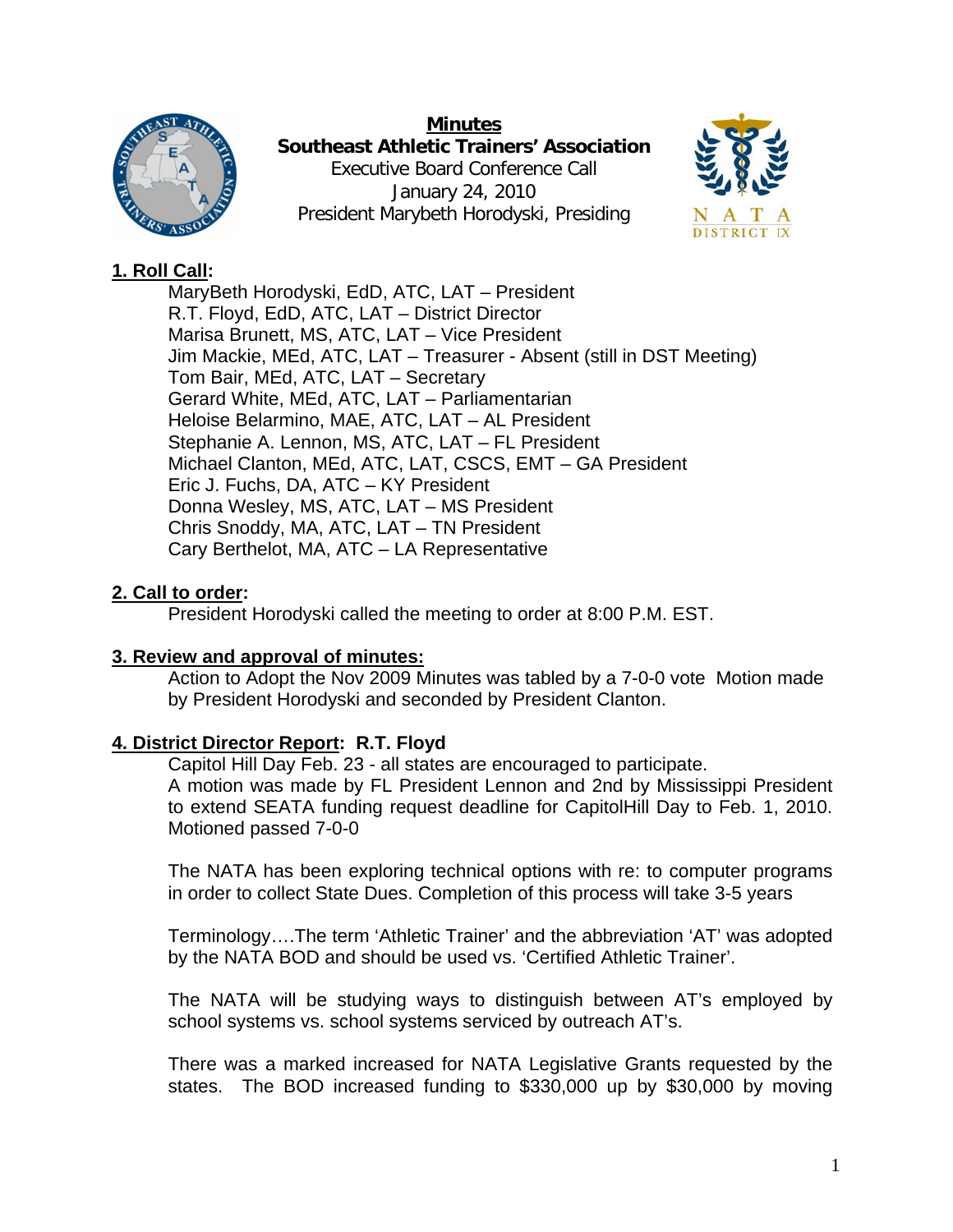\$15,000 from Career Center and \$15,000 from Sponsorship allocation. This lowers district allocations from \$60,000 to \$30,000 a year.

Future convention sites: 2011 convention in New Orleans 2013 and 2019 Las Vegas 2014 negotiating with Indianapolis

The NATA now has liaison relationships with the College Athletic Trainers' Society; American Kinesiology Society and American Association Cheerleading Coaches and Administrators

The NATA is a patron of the 2011 World Conference on Injury Prevention

The NATA is developing a position statement for Secondary School Athletic Training Student Aids

The NATA is exploring the possibility of developing a sports safety course for parents

The NATA increased convention registration fee for non members

The Young Professional Awards will be presented by the Young Professional Committee.

The NATA revised and clarified the RFP for the Secondary School Injury Surveillance and Outcomes System.

The NATA Supports the AOSSM STOP (Sports Trauma and Overuse Prevention) initiative

## **5. President's Report: MaryBeth Horodyski**

Plans for 2010 meeting, discuss during new business

### **6. Vice-President's Report: Marisa Brunett**

Future meetings 2011, President Horodyski and Vice-President Brunett to meet with the Research and Education Committee to address improvements to course offering.

### **7. Treasurer's Report: Given by Tom Bair for Jim Mackie**

There will be a change from NATA in disbursements of money to districts for supporting legislative efforts; as well as dues disbursements. Will receive dues monies 5 times a year vs. 4.

### **8. SEATA Scholarship Committee:**

SEATA Scholarship Committee changes….discussion revolved around definition of 'full Scholarship'; distribution of funds; clarification of eligibility, and NATABOC formal name; and eligibility of qualified sponsors.

Review and Approval of scholarship recipients. See list below. Vote of 7-0-0 motion by President Jones, 2<sup>nd</sup> by President Wesley.

#### *Undergraduate*

| Jessica Daniels (Northern Kentucky | The SEATA Memorial Undergraduate |
|------------------------------------|----------------------------------|
| University)                        | Scholarship (\$1000)             |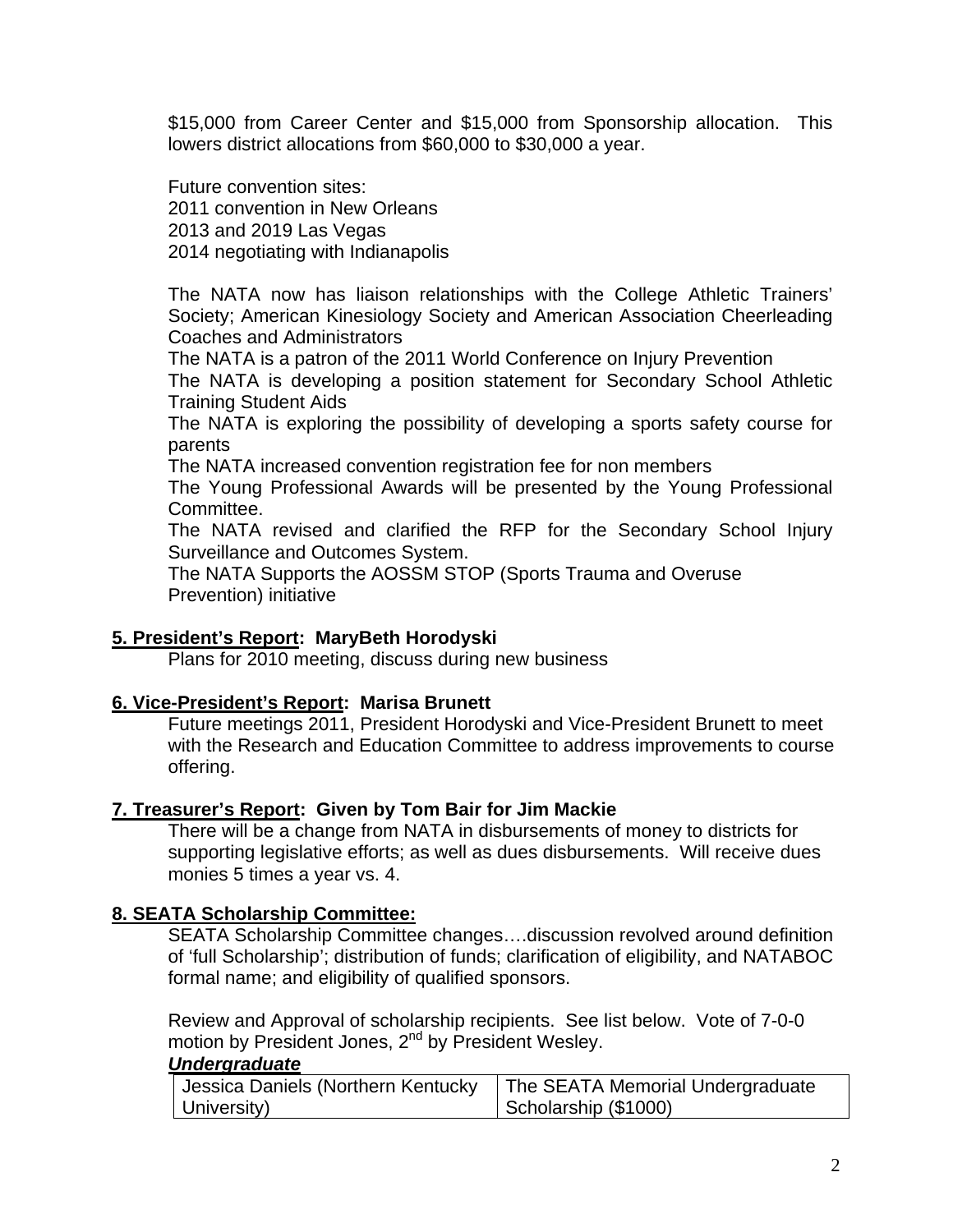| Jensine Jernigan (University of<br>Alabama) | The Jerry Rhea/Atlanta Falcons<br>Undergraduate Scholarship Award<br>(\$1000) |
|---------------------------------------------|-------------------------------------------------------------------------------|
| Elizabeth Wesselman (Northern               | The Jim Gallaspy Student Leadership                                           |
| <b>Kentucky University)</b>                 | Scholarship (\$500)                                                           |

### *Graduate*

| Kenneth Games (Auburn University) | The SEATA Memorial Graduate         |
|-----------------------------------|-------------------------------------|
|                                   | Scholarship (\$1000)                |
| Matthew Beauregard (University of | The Jerry Rhea/Atlanta Falcons      |
| Alabama at Birmingham)            | Graduate Scholarship Award (\$1000) |
| Erin Hagedorn (University of      | The Hughston Sports Medicine        |
| Kentucky)                         | Foundation Scholarship (\$500)      |

## *Family*

| Rebecca Floyd (SEATA member: | The SEATA Family Scholarship (\$500) |
|------------------------------|--------------------------------------|
| $\vert$ R.T. Floyd)          |                                      |

# **9. Committees**

– feedback from liaisons

- 1. will need to contact committees now to plan for 2010 meeting need to contact committees and ask them to turn in report.
- 2. need to fill some positions…we need to replace some people so check your committee and facilitate rectifying these vacant slots

## **10. 2010 meeting planning discussion.**

- 1. Calling all vendors …. This needs to be a full Board effort; please assist with this as you can.
- 2. Vendor benefits………ideas: vendors call members they want to see… utilize Student Senate Committee…have vendors mail to members….. 35<sup>th</sup> Anniversary and we EB need to make a concerted effort to increase attendance... Allow vendors to pitch products between lectures…Give script to chairs to contact members…..Chris Snoddy will help with writing script and working other EB members volunteered to call members…Meeting format was discussed…comparison to others symposiums were discussed, ….incentivize members was discussed….length of meeting was discussed…and split registration options was discussed.
- 3. Calling committee chairs

# **11. 2011 meeting planning**

1. Potential for partnering with Emory Sports Medicine for March 2011 in Atlanta, see http://www.med.emory.edu/CME/course/10/10-OR0305.htm Initial informal conversations with Emory representatives indicates that they would be willing to hold a joint meeting…options 1) have meeting or don't; 2) combine meeting with another meeting;

3) Shortened format with split registration….